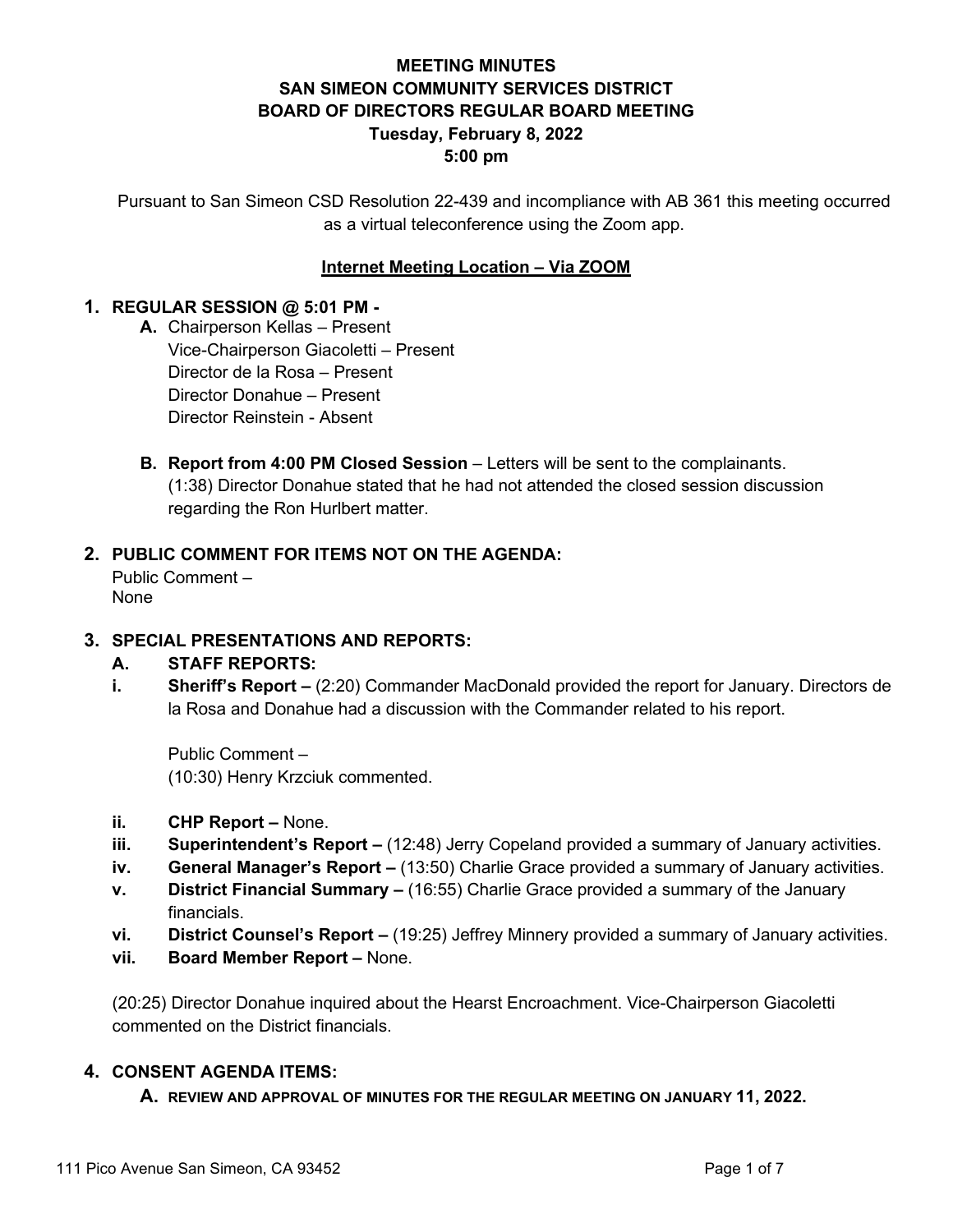- **B. REVIEW AND APPROVAL OF MINUTES FOR THE SPECIAL MEETING ON JANUARY 11, 2022.**
- **C. REVIEW AND APPROVAL OF MINUTES FOR THE 5PM SPECIAL MEETING ON JANUARY 31, 2022.**
- **D. REVIEW AND APPROVAL OF DISBURSEMENTS JOURNAL.**
- **E. ADOPTION OF RESOLUTION 22-441 TO CONTINUE VIRTUAL MEETINGS PURSUANT TO THE PROVISIONS OF AB 361.**

(26:30) Director Donahue and Jeff Minnery discussed Resolution 22-441.

Public Comment on Items #3 and #4 – None. (27:25) Chairperson Kellas called for Julie Tacker to speak.

(28:12) A motion was made to approve items A-E of the consent agenda.

Motion: Chairperson Kellas 2nd: Vice-Chairperson Giacoletti Vote: 4/0 Absent: 1 - Reinstein

Roll Call: Kellas: Yes Giacoletti: Yes de la Rosa: Yes Donahue: Yes

#### **5. PUBLIC HEARING:**

**A. CONSIDERATION OF INPUT FROM THE COMMUNITY REGARDING THE VOTING AREAS SCENARIOS FOR A DISTRICT BASED ELECTION SYSTEM.** (29:35)

(31:10) Josh Chism from Cooperative Strategies was present and provided a presentation on redistricting.

(44:15) Director Donahue, Director de la Rosa, and Chairperson Kellas further discussed redistricting. Additionally, there was discussion about certain members of the public and that they might not have access to the internet and or Zoom.

Public Comment – (52:30) Julie Tacker commented. (55:00) Henry Krzciuk commented. (57:30) Karina Tiwanna commented.

#### **6. BUSINESS ACTION ITEMS:**

#### **A. PRESENTATION FROM AKEL ENGINEERING TO DISCUSS AND REVIEW THE PROCESS FOR THE URBAN WATER MANAGEMENT PLAN.** (1:01:50)

Tony Akel presented preliminary data related to the Urban Water Management Plan.

(1:22:23) Board members discussed data from the presentation.

Public Comment – (1:26:54) Jeffrey Stulberg commented. (1:29:00) Julie Tacker commented.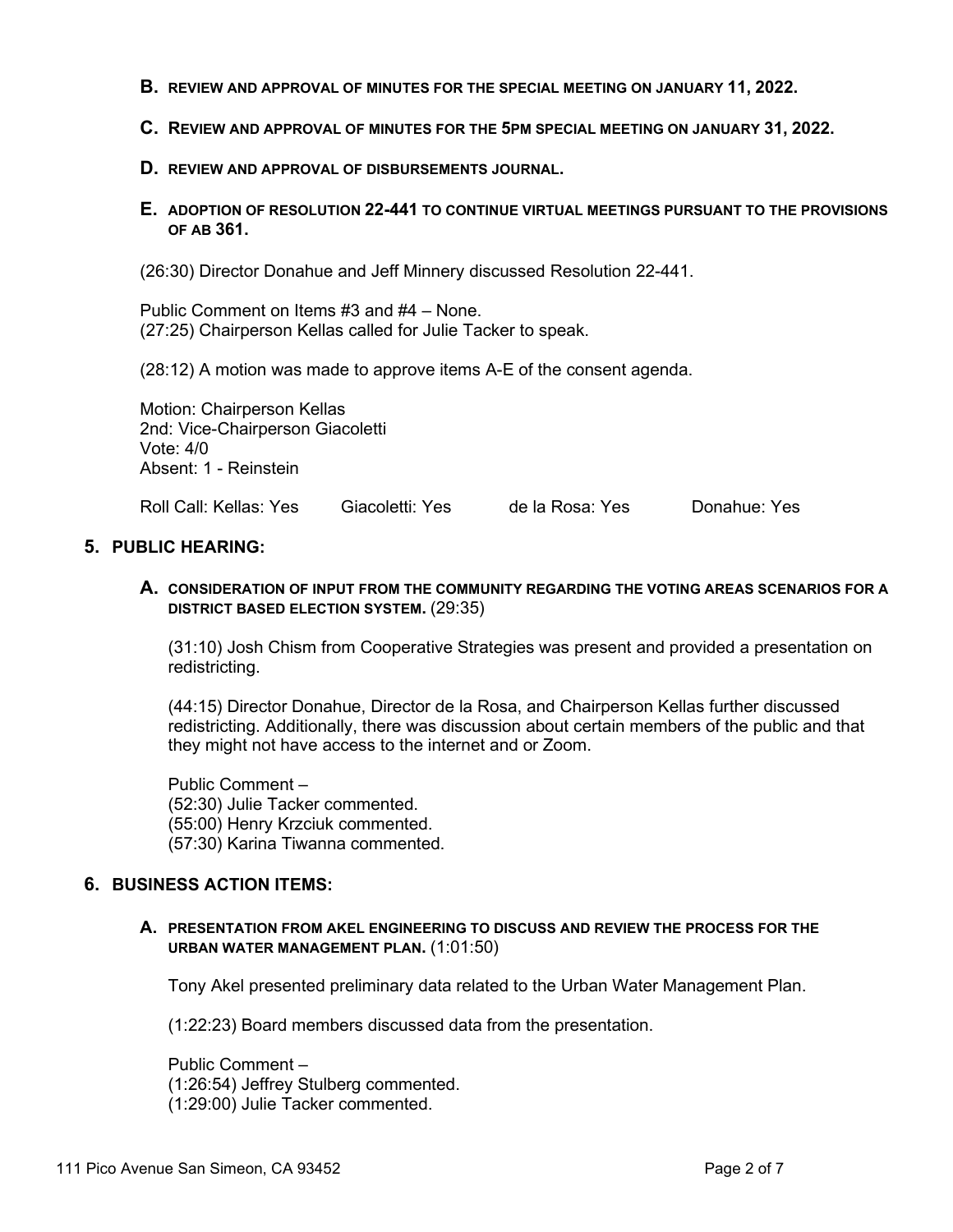(1:31:18) Henry Krzciuk commented.

(1:34:18) Karina Tiwanna commented.

(1:37:03) Director Donahue commented on the sequencing of the water waitlist. Vice-Chairperson Giacoletti clarified that this report was still in draft form.

#### **ITEM 5B PUBLIC HEARING (continued):**

**B. SECOND READING AND ADOPTION OF ORDINANCE NO. 122 OF THE SAN SIMEON COMMUNITY SERVICES DISTRICT REGARDING PARKING REGULATIONS.** (1:39:35)

Charlie Grace introduced the item.

(1:41:08) The Board had no comments.

Public Comment – (1:41:23) Henry Krzciuk commented. (1:43:55) Karina Tiwanna commented. (1:46:00) Mike Hanchett commented.

(1:48:00) Chairperson Kellas, Vice-Chairperson Giacoletti, Director Donahue, and Jeff Minnery discussed the difficulty in enforcing the camping component of any ordinance.

(1:51:08) A motion was made to approve Ordinance No. 122. (Donahue)

(1:52:00) Director de la Rosa stated that a separate Ordinance to address the camping/homeless issue was needed.

(1:54:38) A motion was made to approve Ordinance No. 122 as presented.

Motion: Chairperson Kellas 2nd: Director Donahue Vote: 4/0 Absent: 1 - Reinstein

Roll Call: Kellas: Yes Giacoletti: Yes de la Rosa: Yes Donahue: Yes

(1:55:45) The motion was clarified to approve Ordinance No. 122 and that staff take into consideration signs that would be appropriate for the community.

Motion: Chairperson Kellas 2nd: Director Donahue Vote: 4/0 Absent: 1 - Reinstein

Roll Call: Kellas: Yes Giacoletti: Yes de la Rosa: Yes Donahue: Yes

### **6. BUSINESS ACTION ITEMS:**

**B. DISCUSSION, REVIEW AND APPROVAL OF A CONTRACT WITH MOSS, LEVY & HARTZHEIM, LLP TO PERFORM AUDITING SERVICES FOR FISCAL YEARS 2021/2022, 2022/2023 AND 2023/2024.** (1:56:55)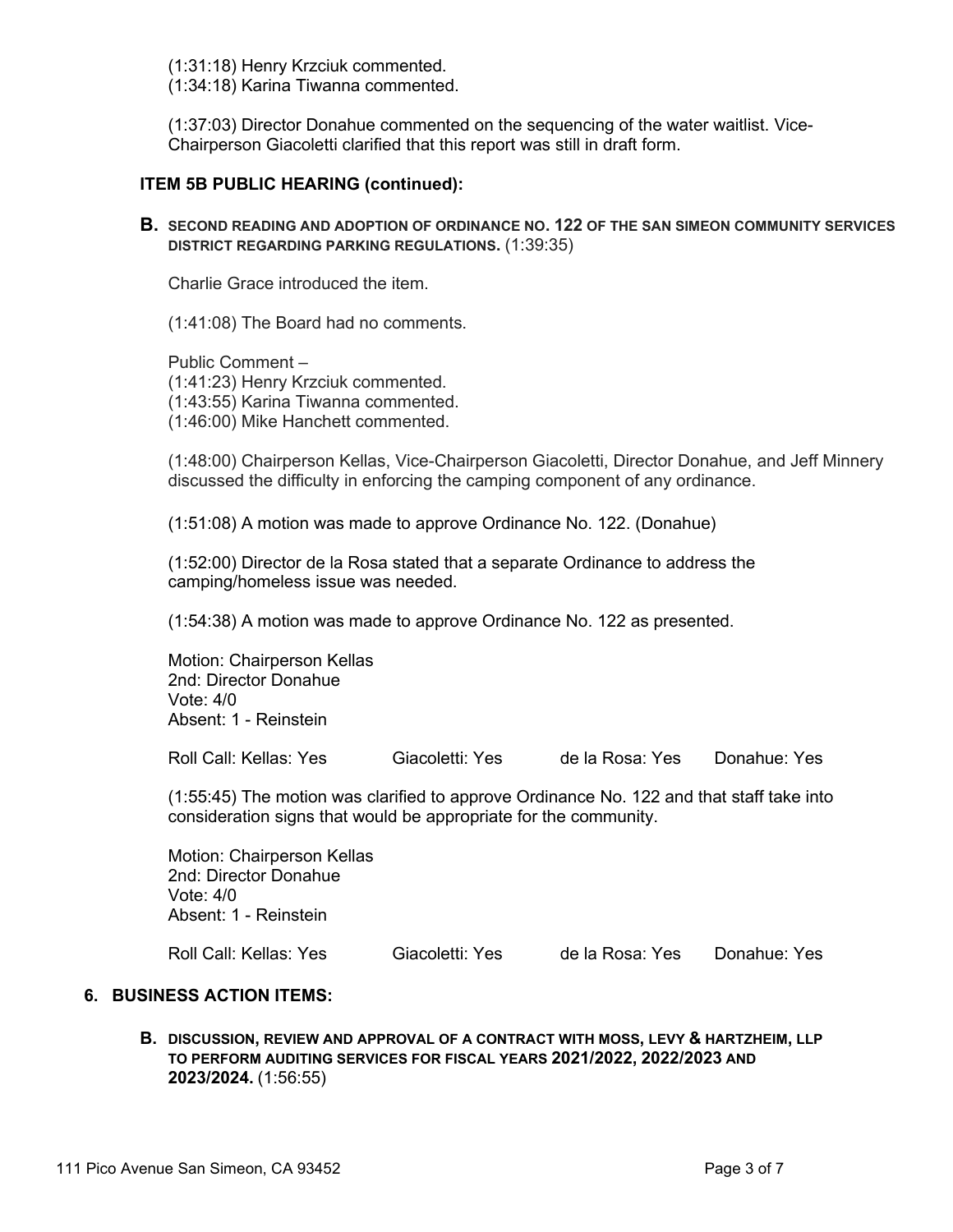Charlie Grace introduced the item.

Public Comment – (2:00:44) Henry Krzciuk commented. (2:02:40) Chairperson Kellas called on Julie Tacker. Ms. Tacker experienced technical difficulties. (2:03:37) Karina Tiwanna commented. (2:04:05) Julie Tacker commented.

(2:09:30) Charlie Grace provided information related to the current procedural process of switching auditors.

(2:10:05) A motion was made to approve a 3 year contract with Moss, Levy, Hartzheim, LLP.

Motion: Chairperson Kellas 2nd: Vice-Chairperson Giacoletti Vote: 4/0 Absent: 1 - Reinstein

Roll Call: Kellas: Yes Giacoletti: Yes de la Rosa: Yes Donahue: Yes

#### **C. DISCUSSION, REVIEW AND APPROVAL OF STANDING COMMITTEE MEMBERS PURSUANT TO DISTRICT POLICY 13.01.** (2:11:18)

Chairperson Kellas introduced the item. She listed the revisions to the committees as:

Water Committee – Daniel de la Rosa, Michael Hanchett, Albert Barreto, Chuck Grash Budget Committee – Michael Hanchett, Luz Hernandez, Miguel Sandoval

(2:12:45) Director Donahue, Vice-Chairperson Giacoletti, and Chairperson Kellas discussed the revisions.

Public Comment – (2:14:32) Julie Tacker commented. (2:17:05) Henry Krzciuk commented.

(2:20:22) Director Donahue and Jeffrey Minnery discussed corporation officers being allowed on the committees.

(2:22:04) A motion was made to appoint the following persons:

Water Committee – Daniel de la Rosa, Michael Hanchett, Albert Barreto, Chuck Grash Budget Committee – Michael Hanchett, Luz Hernandez, Miguel Sandoval

Motion: Chairperson Kellas 2nd: Vice-Chairperson Giacoletti Vote: 3/1 Absent: 1 - Reinstein

Roll Call: Kellas: Yes Giacoletti: Yes de la Rosa: Yes Donahue: No

**D. DISCUSSION, REVIEW AND APPROVAL OF PROPOSED EDITS TO THE POLICY AND PROCEDURES MANUAL.** (2:22:56)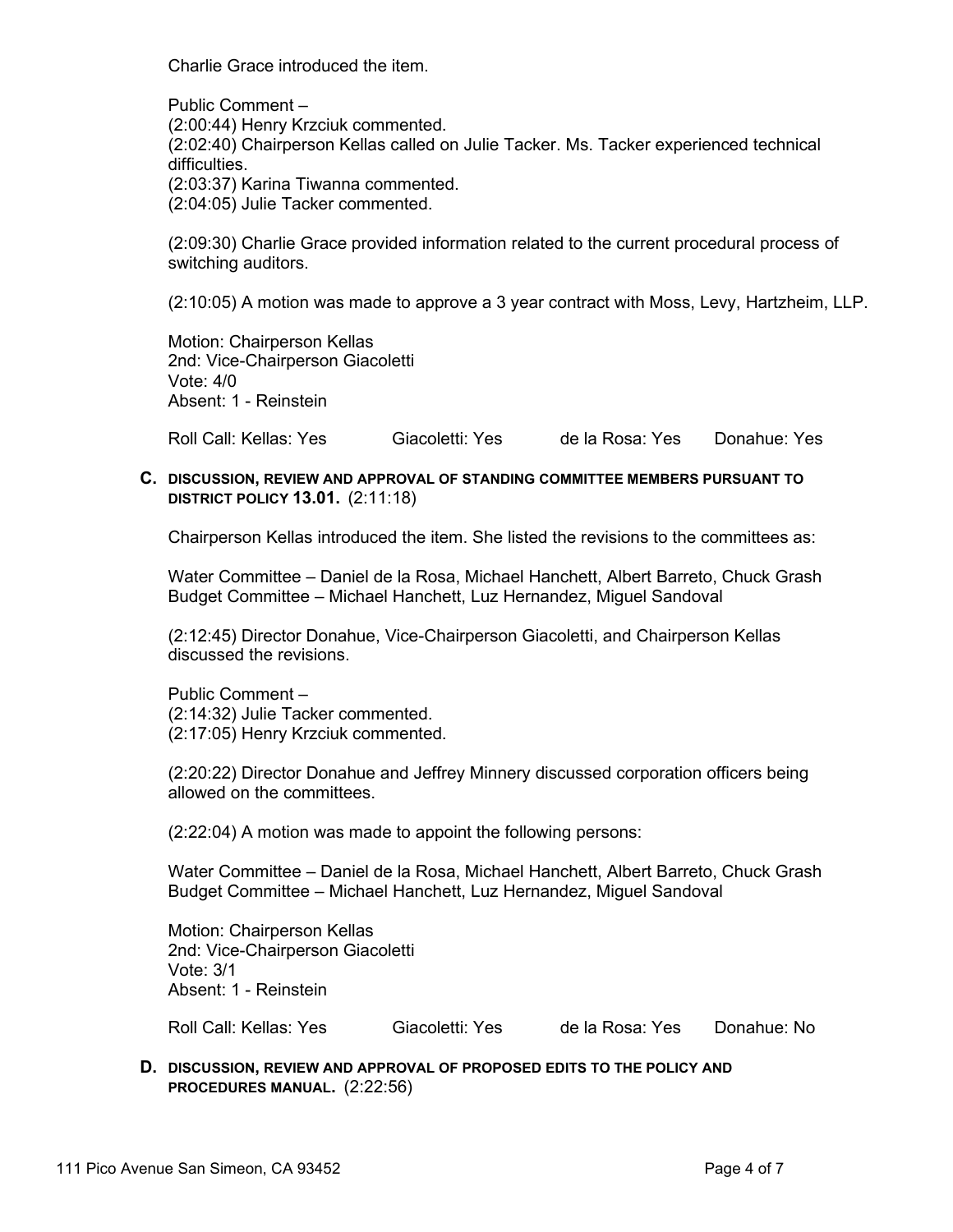(2:23:07) Charlie Grace stated that the proposed changes may possibly affect the General Manager's spending limit and to avoid the perception of impropriety he was recusing himself. He left the meeting.

Chairperson Kellas introduced the item. She reviewed the proposed changes on each page further addressing each of Julie Tacker's concerns about the proposed changes.

(2:25:20) The Board will begin review the monthly stipend amount on an annual basis. Page 3 Section 2.05.

Page 5 Section 6.01 related to the time. The Board members reached a consensus to implement the change.

Page 5 Section 6.03 addition of "audio recorded". The Board members reached a consensus to implement the change.

(2:29:30) Page 6 Section 7.03 related to "or designee" was approved.

Page 7 Section 7.06. later in the meeting Jeff Minnery suggested removal of this proposed edit. The Board members reached a consensus to implement the change proposed by Jeff Minnery.

Page 7 Section 8.01 addition of "or designee" was approved.

Page 8 Section 8.04 removal of the word request in "California Public Records Request Act". Page 10 12.01 verify language consistency in California Public Records Act.

(2:32:59) Chairperson Kellas directed District Counsel to create a policy for handling of record requests.

(2:34:08) Page 11 and 12 Section 14.01 addition of reason, recuse, and meeting.

(2:36:00) There was conversation related to section 19.03 and the proposed edits to the policy language. Director Donahue suggested that proposed changes gave an over-reaching amount of power to the Chairperson. He commented that perhaps a change in the language of Charlie's GES contract might be a better solution. Vice-Chairperson Giacoletti stated that she agreed with Director Donahue's comments.

(2:46:05) Page 29 the formatting change was approved.

(2:46:23) Page 31 Section 5 the addition of the language "and a Board Member" was approved.

(2:47:05) Page 46 Section 21.02 addition of language was approved.

(2:48:30) Jeff Minnery asked that on Page 7 Section 7.06 that the proposed language be removed. The Board agreed to the removal of this language.

Public Comment –

(2:49:55) Henry Krzciuk commented.

(2:52:40) Julie Tacker commented.

(2:57:54) Director Donahue stated that he was extremely uncomfortable with Jeff Minnery's legal advice about Section 19.03 and would like to seek different legal advise about this matter.

(2:59:10) A motion to accept all changes as discussed except for page 28 Item C.

Motion: Chairperson Kellas 2nd: Vice-Chairperson Giacoletti Vote: 4/0 Absent: 1 - Reinstein

Roll Call: Kellas: Yes Giacoletti: Yes de la Rosa: Yes Donahue: Yes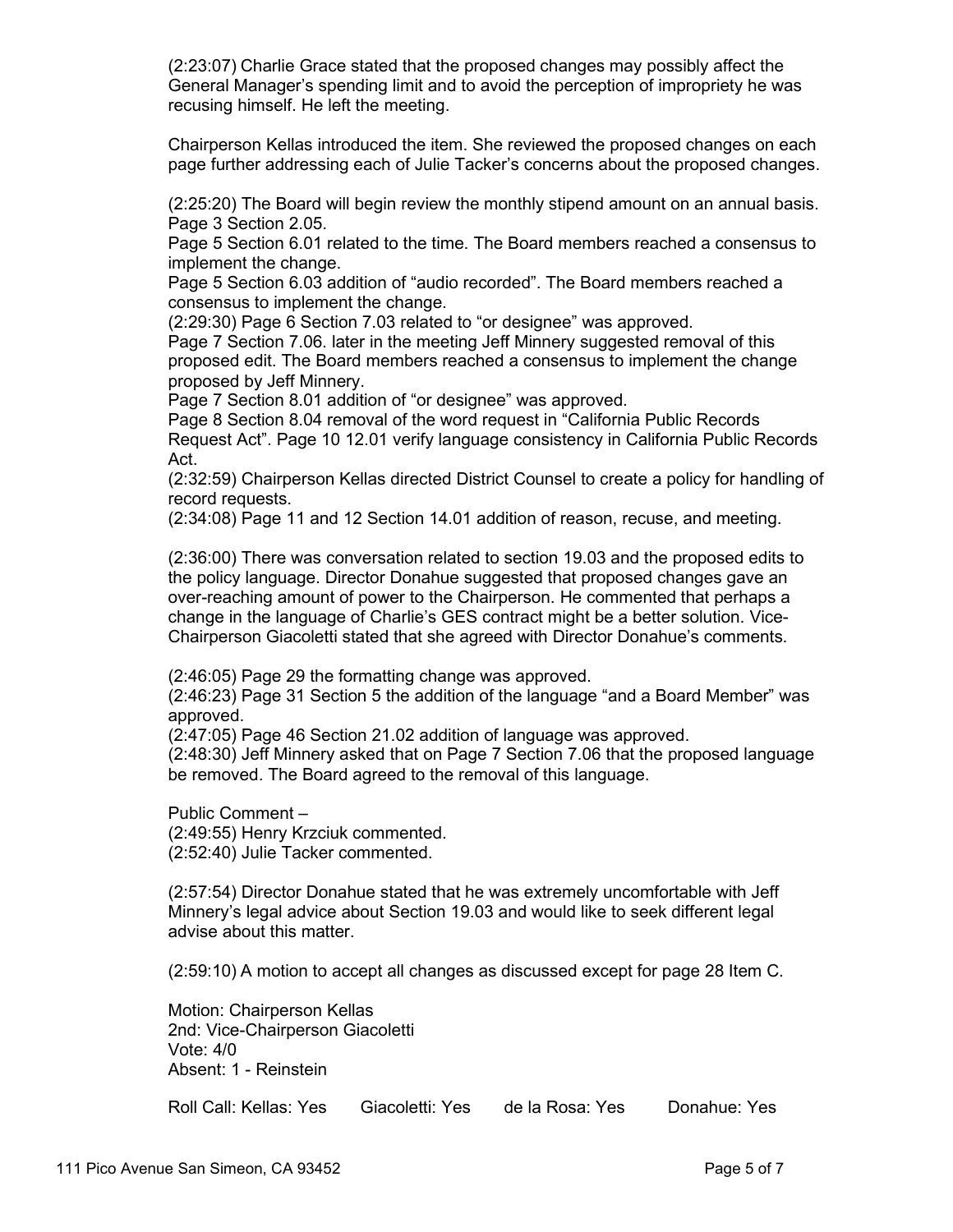#### **E. DISCUSSION, REVIEW AND APPROVAL OF THE 2022 LIST OF GOALS AND PRIORITIES FOR THE SAN SIMEON COMMUNITY SERVICES DISTRICT.** (3:00:00)

Chairperson Kellas introduced the item. Vice-Chairperson Giacoletti inquired about the planting of tress within the community.

Public Comment – (3:02:50) Henry Krzciuk commented. (3:05:15) Julie Tacker commented.

\*It was noted by Chairperson Kellas that Charlie Grace had rejoined the meeting.

(3:06:03) A motion was made to approve the list of goals and priorities.

Director Donahue commented that he would like to add an RFP for general manager services, grant writing services, and that he seconded the Vice-Chairperson's idea regarding the planting of trees. Additionally, he mentioned an doing an RFP for legal services.

(3:08:45) A motion was made to accept the list as is along with the list with the RFP's that were currently in progress or being looked at.

Motion: Chairperson Kellas 2nd: Director de la Rosa Vote: 4/0 Absent: 1 - Reinstein

Roll Call: Kellas: Yes Giacoletti: Yes de la Rosa: Yes Donahue: Yes

#### **F. DISCUSSION, REVIEW AND DIRECTION TO STAFF REGARDING EMERGENCY REPAIRS TO THE PICO AVENUE STAIRCASE BEACH ACCESS.** (3:09:20)

Chairperson Kellas introduced the item. There was discussion related to the permitting process. Director Donahue commented that he had spoken with Jeff Oliveira who suggested that a structural analysis be completed first. There was further discussion related to erosion.

Public Comment – (3:15:30) Henry Krzciuk commented. (3:17:38) Julie Tacker commented.

(3:20:25) A motion was made to direct staff to find a structural engineer to review and provide a report of the repairs required of the Pico Avenue Stairs beach access. (based on the report Jeff Oliveira would be assigned to handle the permitting)

Vice-Chairperson Giacoletti commented that she agreed with Ms. Tacker's comments. She went on to further state that the natural erosion that the Coastal Commission is adverse to regarding armoring should be taken into consideration.

(3:22:11) Director Donahue made a motion that we immediately grind down the uneven cement and repaint the handicap areas blue. Chairperson Kellas pointed out that this was not on the agenda.